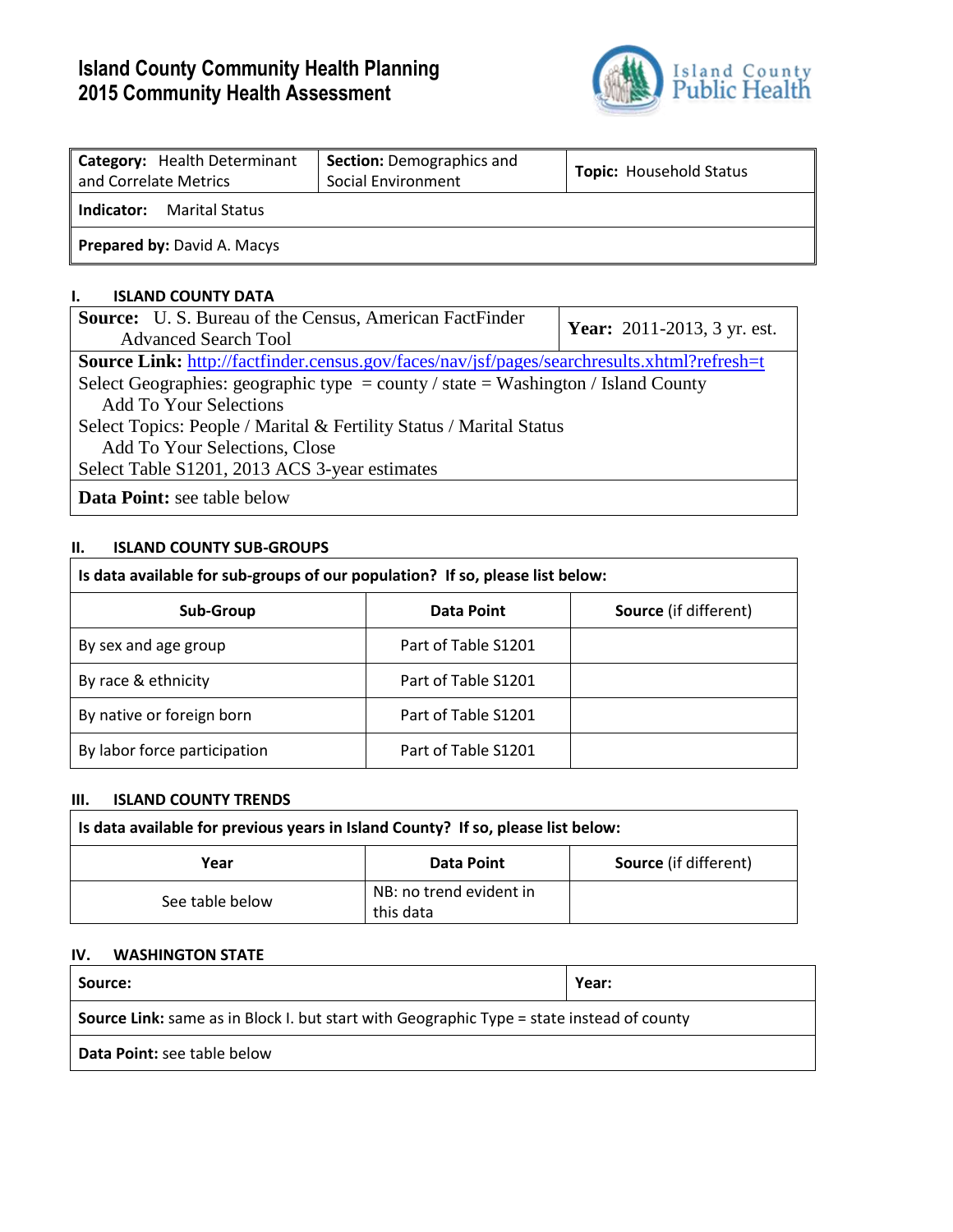# **V. UNITED STATES**

| Source:                                                                                      | Year: |  |  |  |  |  |  |  |  |
|----------------------------------------------------------------------------------------------|-------|--|--|--|--|--|--|--|--|
| Source Link: same as in Block I. but skip Geographies and data table defaults to US national |       |  |  |  |  |  |  |  |  |
| <b>Data Point:</b> see table below                                                           |       |  |  |  |  |  |  |  |  |
| VI.<br><b>STANDARD OR GOAL</b>                                                               |       |  |  |  |  |  |  |  |  |
| Source:                                                                                      |       |  |  |  |  |  |  |  |  |

**Source Link:** 

**Standard or Goal:** 

|                                                                      | <b>Island County</b>                     |               |                                              | <b>Ever Married</b> |                  |               |                 |               |         |               |                         |               |
|----------------------------------------------------------------------|------------------------------------------|---------------|----------------------------------------------|---------------------|------------------|---------------|-----------------|---------------|---------|---------------|-------------------------|---------------|
| <b>MARITAL</b><br><b>STATUS</b><br>2013 ACS 3-yr est.<br>Table S1201 | Total<br>population 15<br>years and over |               | <b>Now Married</b><br>(but not<br>separated) |                     | <b>Separated</b> |               | <b>Divorced</b> |               | Widowed |               | <b>Never</b><br>married |               |
|                                                                      | #                                        | $\frac{0}{0}$ | #                                            | $\frac{0}{0}$       | #                | $\frac{0}{0}$ | #               | $\frac{0}{0}$ | #       | $\frac{0}{0}$ | #                       | $\frac{0}{0}$ |
| 2011-2013                                                            | 66,029                                   | 100%          | 40,278                                       | 61%                 | 660              | 1%            | 7,461           | 11%           | 3,830   | 6%            | 13,800                  | 21%           |
| 2010-2012                                                            | 65,861                                   | 100%          | 39,912                                       | 61%                 | 856              | 1%            | 7,376           | 11%           | 3,886   | 6%            | 13,831                  | 21%           |
| 2009-2011                                                            | 65.514                                   | 100%          | 40.095                                       | 61%                 | 862              | 1%            | 7,862           | 12%           | 3.800   | 6%            | 12.906                  | 20%           |
| 2008-2010                                                            | 65.007                                   | 100%          | 40,759                                       | 63%                 | 780              | 1%            | 7,151           | 11%           | 3,640   | 6%            | 12,676                  | 20%           |
| 2007-2009                                                            | 67.478                                   | 100%          | 39,812                                       | 59%                 | 877              | 1%            | 7,692           | 11%           | 4.454   | 7%            | 14.710                  | 22%           |
| 2006-2008                                                            | 66,249                                   | 100%          | 39,484                                       | 60%                 | 927              | 1%            | 7,619           | 12%           | 3,975   | 6%            | 14,244                  | 22%           |
| 2005-2007                                                            | 65,541                                   | 100%          | 38.145                                       | 58%                 | 1,114            | 2%            | 7,013           | 11%           | 4,195   | 6%            | 15,009                  | 23%           |

| Washington<br><b>MARITAL</b><br><b>Total</b> population<br><b>STATUS</b><br>15 years and over<br>2013 ACS 3-yr est.<br><b>Table S1201.</b> |           |               | <b>Now Married</b><br>(but not<br>separated) |               | <b>Separated</b> |               | <b>Divorced</b> |               | Widowed |               | Never married |               |
|--------------------------------------------------------------------------------------------------------------------------------------------|-----------|---------------|----------------------------------------------|---------------|------------------|---------------|-----------------|---------------|---------|---------------|---------------|---------------|
|                                                                                                                                            | #         | $\frac{0}{0}$ | #                                            | $\frac{0}{0}$ | #                | $\frac{6}{9}$ | #               | $\frac{6}{9}$ | #       | $\frac{0}{0}$ | #             | $\frac{0}{0}$ |
| 2011-2013                                                                                                                                  | 5,573,172 | 100%          | 2,803,306                                    | 50%           | 94.744           | 2%            | 685,500         | 12%           | 273,085 | 5%            | 1,710,964     | 31%           |
| 2010-2012                                                                                                                                  | 5,507,062 | 100%          | 2,786,573                                    | 51%           | 93.620           | 2%            | 677.369         | 12%           | 275.353 | 5%            | 1,674,147     | 30%           |
| 2009-2011                                                                                                                                  | 5,439,547 | 100%          | 2,785,048                                    | 51%           | 97.912           | 2%            | 658.185         | 12%           | 271,977 | 5%            | 1,626,425     | 30%           |
| 2008-2010                                                                                                                                  | 5361181   | 100%          | 2,766,369                                    | 52%           | 91.140           | 2%            | 643,342         | 12%           | 268,059 | 5%            | 1,592,271     | 30%           |
| 2007-2009                                                                                                                                  | 5,278,051 | 100%          | 2,718,196                                    | 52%           | 89.727           | 2%            | 638.644         | 12%           | 269,181 | 5%            | 1,562,303     | 30%           |
| 2006-2008                                                                                                                                  | 5,193,007 | 100%          | 2,684,785                                    | 52%           | 88.281           | 2%            | 638.740         | 12%           | 270.036 | 5%            | 1,511,165     | 29%           |
| 2005-2007                                                                                                                                  | 5,119,583 | 100%          | 2,641,705                                    | 52%           | 87.033           | 2%            | 629,709         | 12%           | 271,338 | 5%            | 1,484,679     | 29%           |